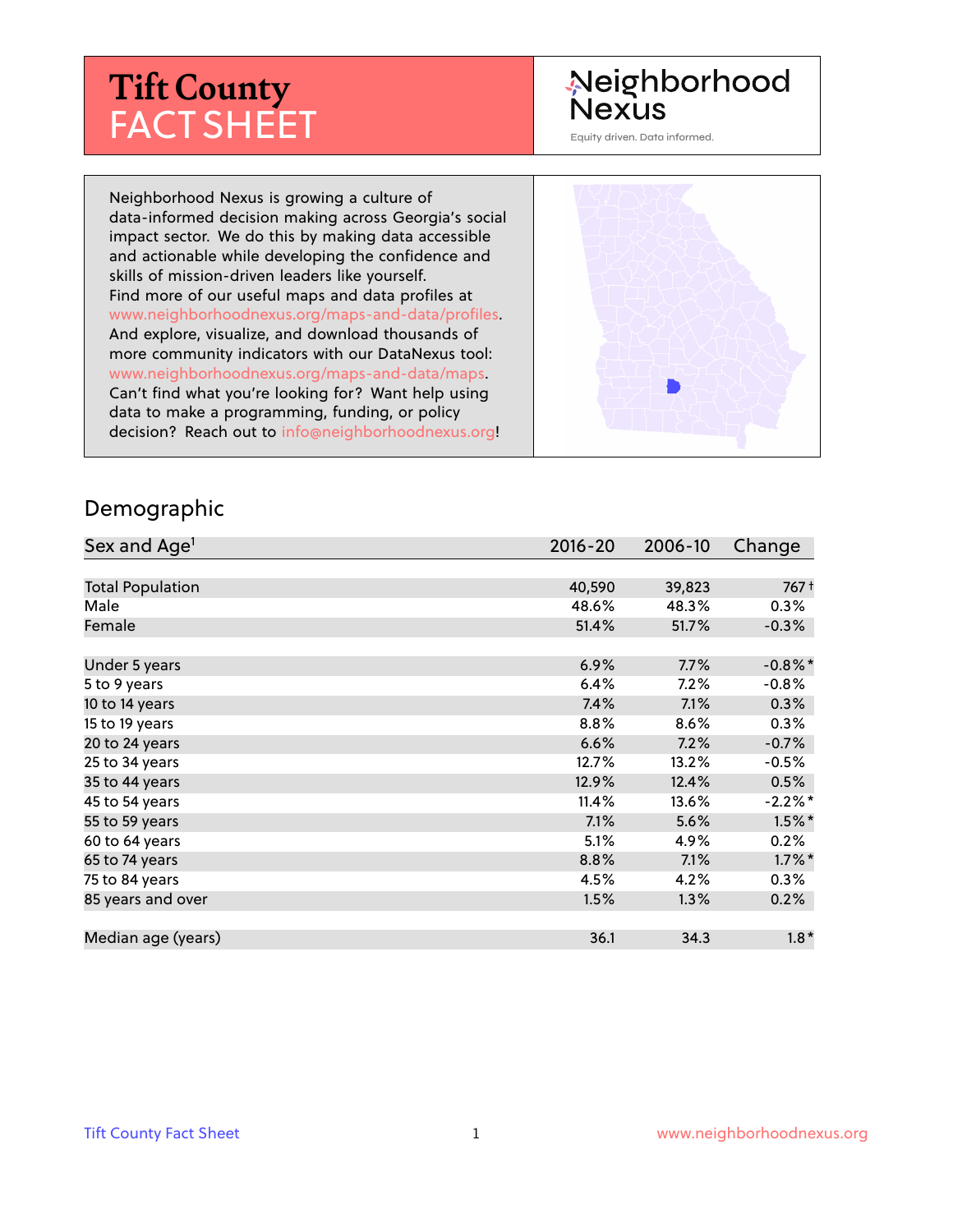### Demographic, continued...

| Race <sup>2</sup>                                            | $2016 - 20$ | 2006-10 | Change     |
|--------------------------------------------------------------|-------------|---------|------------|
| <b>Total population</b>                                      | 40,590      | 39,823  | 767 +      |
| One race                                                     | 96.2%       | 99.6%   | $-3.4\%$ * |
| White                                                        | 62.3%       | 63.9%   | $-1.6%$    |
| <b>Black or African American</b>                             | 29.4%       | 29.0%   | 0.4%       |
| American Indian and Alaska Native                            | 0.2%        | 0.0%    | $0.2\%$ *  |
| Asian                                                        | 1.3%        | 1.4%    | $-0.2%$    |
| Native Hawaiian and Other Pacific Islander                   | 0.0%        | 0.0%    | 0.0%       |
| Some other race                                              | 3.1%        | 5.2%    | $-2.2%$    |
| Two or more races                                            | 3.8%        | 0.4%    | $3.4\%$ *  |
| Race alone or in combination with other race(s) <sup>3</sup> | $2016 - 20$ | 2006-10 | Change     |
| Total population                                             | 40,590      | 39,823  | 767 +      |
| White                                                        | 66.0%       | 64.3%   | 1.7%       |
| <b>Black or African American</b>                             | 30.8%       | 29.3%   | $1.5\%$ *  |
| American Indian and Alaska Native                            | 0.4%        | 0.1%    | $0.3\%$ *  |
| Asian                                                        | 1.7%        | 1.4%    | 0.3%       |
| Native Hawaiian and Other Pacific Islander                   | 0.0%        | 0.0%    | 0.0%       |
| Some other race                                              | 5.0%        | 5.2%    | $-0.3%$    |
| Hispanic or Latino and Race <sup>4</sup>                     | $2016 - 20$ | 2006-10 | Change     |
| Total population                                             | 40,590      | 39,823  | 767 t      |
| Hispanic or Latino (of any race)                             | 12.0%       | 9.9%    | $2.2%$ +   |
| Not Hispanic or Latino                                       | 88.0%       | 90.1%   | $-2.2%$ †  |
| White alone                                                  | 55.1%       | 59.1%   | $-4.0\%$ * |
| Black or African American alone                              | 29.4%       | 28.9%   | $0.4\% *$  |
| American Indian and Alaska Native alone                      | 0.2%        | 0.0%    | $0.2%$ *   |
| Asian alone                                                  | 1.2%        | 1.4%    | $-0.2%$    |
| Native Hawaiian and Other Pacific Islander alone             | 0.0%        | 0.0%    | $0.0\%$    |
| Some other race alone                                        | 0.1%        | 0.4%    | $-0.3%$    |
| Two or more races                                            | 2.0%        | 0.3%    | $1.7\%$ *  |
| U.S. Citizenship Status <sup>5</sup>                         | $2016 - 20$ | 2006-10 | Change     |
| Foreign-born population                                      | 2,200       | 2,579   | $-379$     |
| Naturalized U.S. citizen                                     | 26.2%       | 25.7%   | 0.5%       |
| Not a U.S. citizen                                           | 73.8%       | 74.3%   | $-0.5%$    |
|                                                              |             |         |            |
| Citizen, Voting Age Population <sup>6</sup>                  | $2016 - 20$ | 2006-10 | Change     |
| Citizen, 18 and over population                              | 29,028      | 27,522  | 1,506*     |
| Male                                                         | 46.6%       | 46.1%   | 0.5%       |
| Female                                                       | 53.4%       | 53.9%   | $-0.5%$    |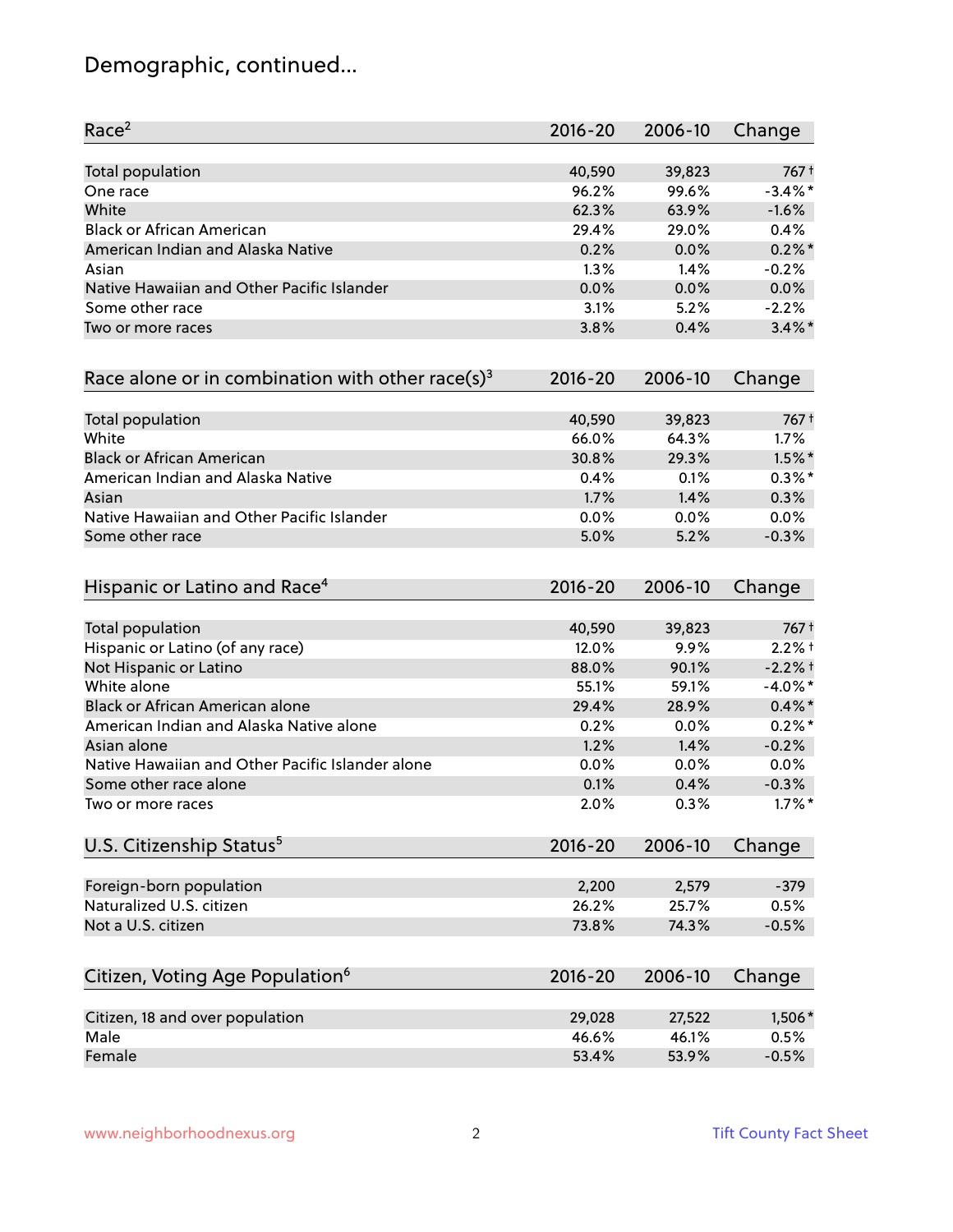#### Economic

| Income <sup>7</sup>                                 | $2016 - 20$ | 2006-10 | Change     |
|-----------------------------------------------------|-------------|---------|------------|
|                                                     |             |         |            |
| All households                                      | 14,868      | 14,442  | 426        |
| Less than \$10,000                                  | 7.1%        | 13.5%   | $-6.5%$ *  |
| \$10,000 to \$14,999                                | 6.8%        | 7.7%    | $-0.9%$    |
| \$15,000 to \$24,999                                | 14.4%       | 13.5%   | 0.9%       |
| \$25,000 to \$34,999                                | 14.1%       | 13.1%   | 1.0%       |
| \$35,000 to \$49,999                                | 12.0%       | 13.9%   | $-2.0%$    |
| \$50,000 to \$74,999                                | 18.1%       | 17.0%   | 1.1%       |
| \$75,000 to \$99,999                                | 10.3%       | 10.5%   | $-0.1%$    |
| \$100,000 to \$149,999                              | 10.9%       | 8.2%    | $2.7\%$ *  |
| \$150,000 to \$199,999                              | 3.5%        | 1.6%    | $1.9\%$ *  |
| \$200,000 or more                                   | 2.9%        | 1.0%    | $1.8\%$ *  |
| Median household income (dollars)                   | 44,827      | 36,847  | 7,980*     |
| Mean household income (dollars)                     | 63,049      | 48,524  | 14,526*    |
| With earnings                                       | 76.0%       | 74.8%   | 1.2%       |
| Mean earnings (dollars)                             | 65,765      | 50,921  | 14,844*    |
| <b>With Social Security</b>                         | 33.9%       | 30.0%   | 4.0%*      |
| Mean Social Security income (dollars)               | 17,413      | 12,859  | 4,554*     |
| With retirement income                              | 16.5%       | 15.6%   | 0.9%       |
| Mean retirement income (dollars)                    | 24,057      | 21,050  | 3,007      |
| With Supplemental Security Income                   | 4.3%        | 5.6%    | $-1.3%$    |
| Mean Supplemental Security Income (dollars)         | 8,889       | 5,888   | $3,001*$   |
| With cash public assistance income                  | 0.8%        | 1.3%    | $-0.5%$    |
| Mean cash public assistance income (dollars)        | 1,507       | 1,281   | 226        |
| With Food Stamp/SNAP benefits in the past 12 months | 14.1%       | 15.1%   | $-1.0%$    |
|                                                     |             |         |            |
| Families                                            | 9,828       | 10,376  | $-548*$    |
| Less than \$10,000                                  | 5.8%        | 8.4%    | $-2.6%$    |
| \$10,000 to \$14,999                                | 3.9%        | 5.1%    | $-1.2%$    |
| \$15,000 to \$24,999                                | 10.8%       | 14.9%   | $-4.1\%$ * |
| \$25,000 to \$34,999                                | 14.9%       | 11.2%   | $3.7\%$ *  |
| \$35,000 to \$49,999                                | 10.6%       | 14.1%   | $-3.5%$    |
| \$50,000 to \$74,999                                | 17.4%       | 19.6%   | $-2.2%$    |
| \$75,000 to \$99,999                                | 14.2%       | 13.1%   | 1.1%       |
| \$100,000 to \$149,999                              | 14.2%       | 10.4%   | $3.9\%$ *  |
| \$150,000 to \$199,999                              | 4.3%        | 2.0%    | $2.3\%$ *  |
| \$200,000 or more                                   | 4.0%        | 1.3%    | $2.7\%$ *  |
| Median family income (dollars)                      | 54,928      | 45,376  | $9,552*$   |
| Mean family income (dollars)                        | 75,024      | 55,635  | 19,389*    |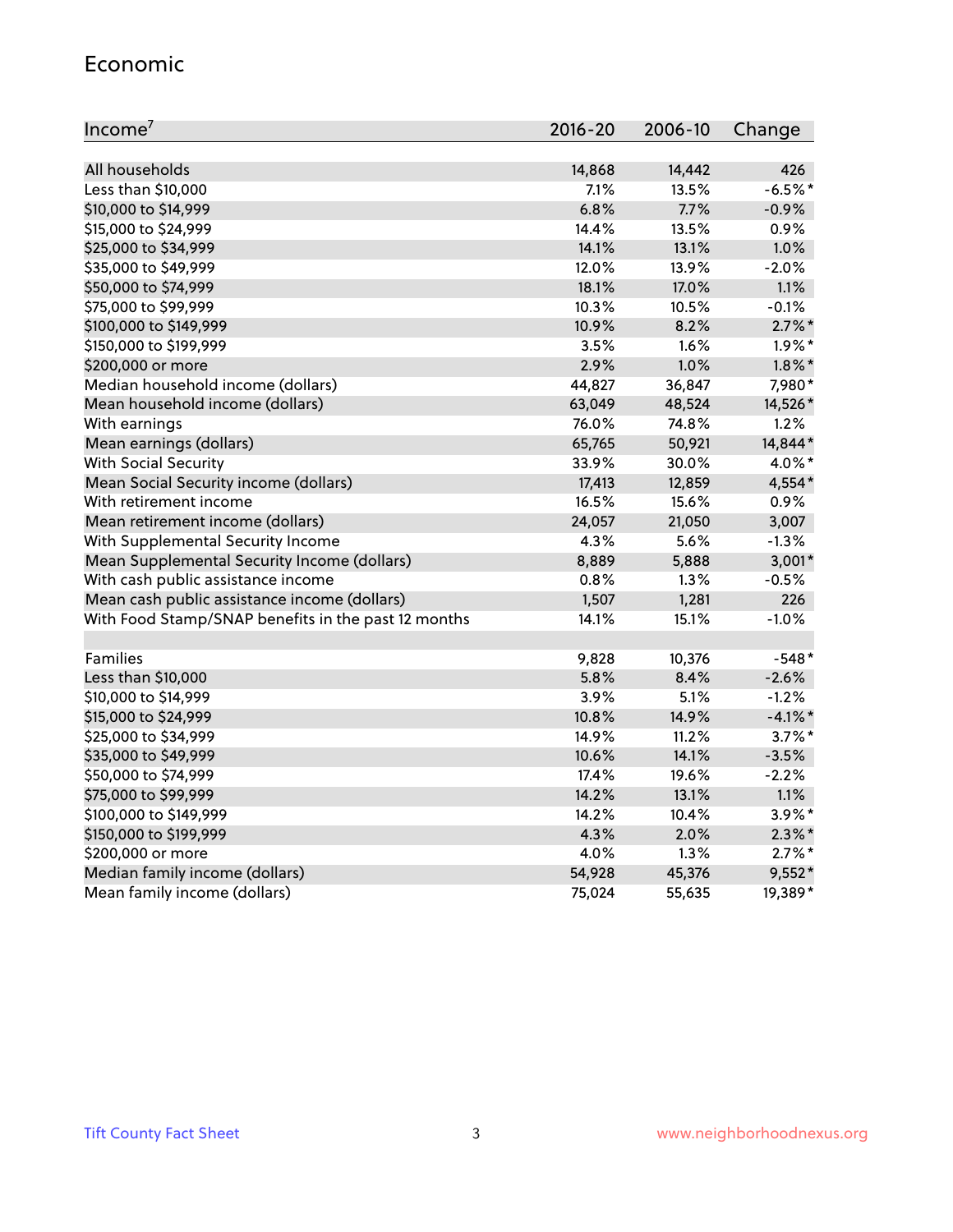#### Economic, continued...

| Income, continued <sup>8</sup>                                        | $2016 - 20$ | 2006-10 | Change      |
|-----------------------------------------------------------------------|-------------|---------|-------------|
|                                                                       |             |         |             |
| Nonfamily households                                                  | 5,040       | 4,066   | $974*$      |
| Median nonfamily income (dollars)                                     | 26,463      | 17,876  | 8,587*      |
| Mean nonfamily income (dollars)                                       | 36,704      | 27,430  | $9,274*$    |
| Median earnings for workers (dollars)                                 | 27,424      | 21,583  | 5,841*      |
| Median earnings for male full-time, year-round workers                | 37,480      | 35,423  | 2,057       |
| (dollars)                                                             |             |         |             |
| Median earnings for female full-time, year-round workers<br>(dollars) | 31,017      | 29,297  | 1,720       |
| Per capita income (dollars)                                           | 24,191      | 18,394  | 5,797*      |
|                                                                       |             |         |             |
| Families and People Below Poverty Level <sup>9</sup>                  | $2016 - 20$ | 2006-10 | Change      |
|                                                                       |             |         |             |
| <b>All families</b>                                                   | 16.4%       | 16.9%   | $-0.5%$     |
| With related children under 18 years                                  | 25.3%       | 25.4%   | $-0.1%$     |
| With related children under 5 years only                              | 33.3%       | 24.6%   | 8.7%        |
| Married couple families                                               | 9.6%        | 8.6%    | 1.0%        |
| With related children under 18 years                                  | 15.9%       | 10.6%   | 5.2%        |
| With related children under 5 years only                              | 14.0%       | 6.2%    | 7.8%        |
| Families with female householder, no husband present                  | 34.0%       | 38.4%   | $-4.4%$     |
| With related children under 18 years                                  | 38.8%       | 51.7%   | $-12.8%$    |
| With related children under 5 years only                              | 58.6%       | 73.4%   | $-14.8%$    |
| All people                                                            | 22.5%       | 22.8%   | $-0.4%$     |
| Under 18 years                                                        | 36.2%       | 32.9%   | 3.3%        |
| Related children under 18 years                                       | 36.1%       | 32.7%   | 3.4%        |
| Related children under 5 years                                        | 43.3%       | 37.3%   | 6.0%        |
| Related children 5 to 17 years                                        | 33.3%       | 30.9%   | 2.4%        |
| 18 years and over                                                     | 17.7%       | 19.2%   | $-1.6%$     |
| 18 to 64 years                                                        | 19.6%       | 20.2%   | $-0.6%$     |
| 65 years and over                                                     | 10.1%       | 14.4%   | $-4.2%$     |
| People in families                                                    | 21.3%       | 19.3%   | 2.0%        |
| Unrelated individuals 15 years and over                               | 27.8%       | 41.8%   | $-14.1\%$ * |
|                                                                       |             |         |             |
| Non-Hispanic white people                                             | 14.8%       | 13.3%   | 1.5%        |
| Black or African-American people                                      | 34.1%       | 37.0%   | $-2.9%$     |
| Asian people                                                          | 0.8%        | 0.0%    | 0.8%        |
| Hispanic or Latino people                                             | 29.6%       | 40.9%   | $-11.3%$    |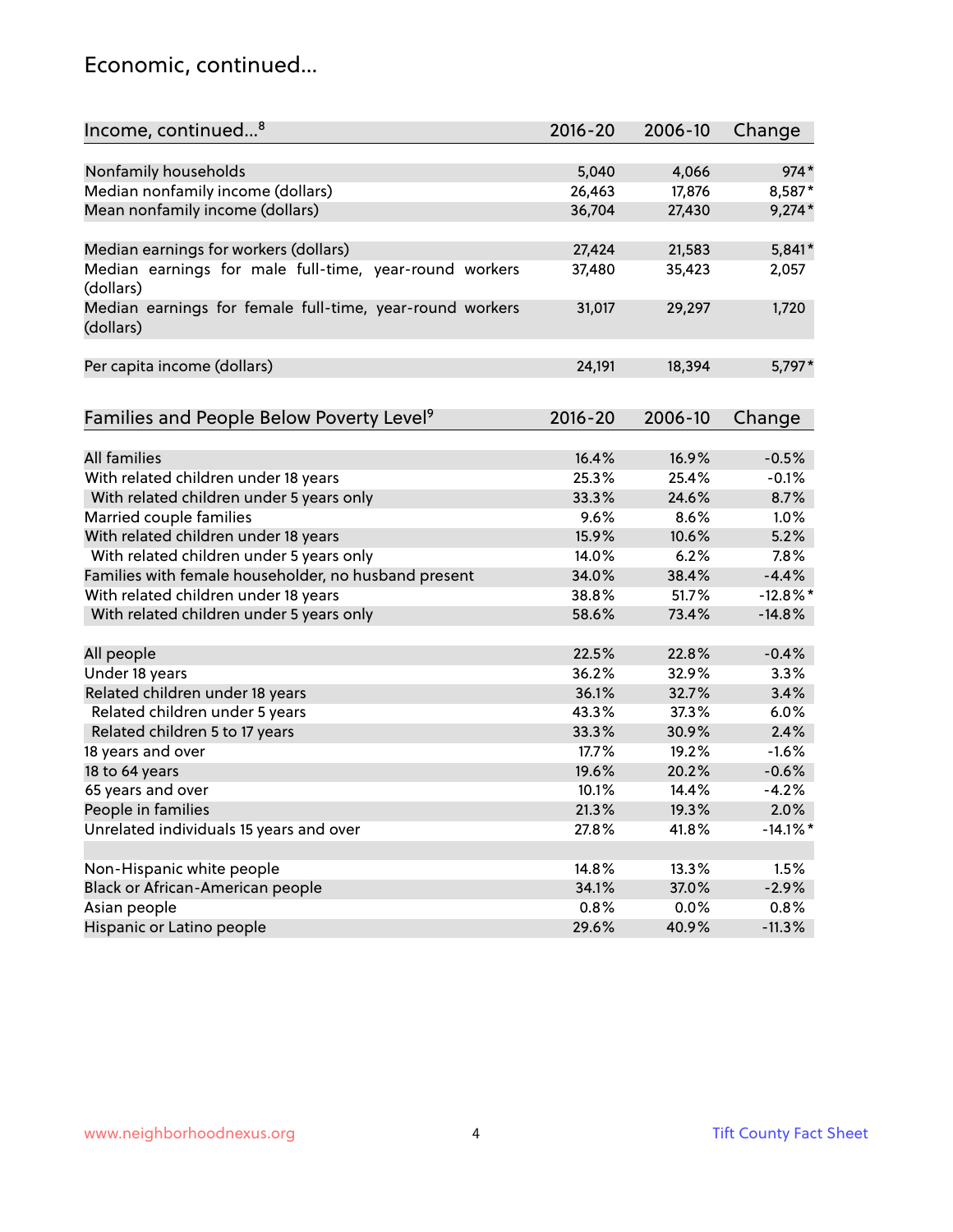### Employment

| Employment Status <sup>10</sup>                                                               | 2010        | 2020    | Change     |
|-----------------------------------------------------------------------------------------------|-------------|---------|------------|
| In Labor Force                                                                                | 20,500      | 18,784  | 18,784     |
| <b>Unemployment Rate</b>                                                                      | 5.1%        | 12.0%   | $-6.9%$    |
| Industry <sup>11</sup>                                                                        | $2016 - 20$ | 2006-10 | Change     |
|                                                                                               |             |         |            |
| Civilian employed population 16 years and over                                                | 18,137      | 17,251  | 886        |
| Agriculture, forestry, fishing and hunting, and mining                                        | 3.9%        | 6.8%    | $-2.9%$    |
| Construction                                                                                  | 7.0%        | 6.5%    | 0.5%       |
| Manufacturing                                                                                 | 11.6%       | 11.8%   | $-0.2%$    |
| Wholesale trade                                                                               | 2.3%        | 2.9%    | $-0.6%$    |
| Retail trade                                                                                  | 12.0%       | 11.7%   | 0.3%       |
| Transportation and warehousing, and utilities                                                 | 5.2%        | 4.0%    | 1.2%       |
| Information                                                                                   | 0.8%        | 1.3%    | $-0.5%$    |
| Finance and insurance, and real estate and rental and leasing                                 | 4.6%        | 4.7%    | $-0.1%$    |
| Professional, scientific, and management, and administrative<br>and waste management services | 5.9%        | 4.9%    | 1.0%       |
| Educational services, and health care and social assistance                                   | 23.9%       | 24.5%   | $-0.5%$    |
| Arts, entertainment, and recreation, and accommodation and<br>food services                   | 12.7%       | 9.1%    | $3.6\%$ *  |
| Other services, except public administration                                                  | 4.8%        | 5.0%    | $-0.2%$    |
| <b>Public administration</b>                                                                  | 5.4%        | 6.8%    | $-1.4%$    |
| Occupation <sup>12</sup>                                                                      | $2016 - 20$ | 2006-10 | Change     |
|                                                                                               |             |         |            |
| Civilian employed population 16 years and over                                                | 18,137      | 17,251  | 886        |
| Management, business, science, and arts occupations                                           | 33.6%       | 29.1%   | 4.5%*      |
| Service occupations                                                                           | 18.4%       | 16.2%   | 2.2%       |
| Sales and office occupations                                                                  | 21.0%       | 24.6%   | $-3.6%$    |
| Natural<br>resources,<br>construction,<br>and<br>maintenance<br>occupations                   | 11.0%       | 14.0%   | $-3.0\%$ * |
| Production, transportation, and material moving occupations                                   | 16.0%       | 16.1%   | $-0.1%$    |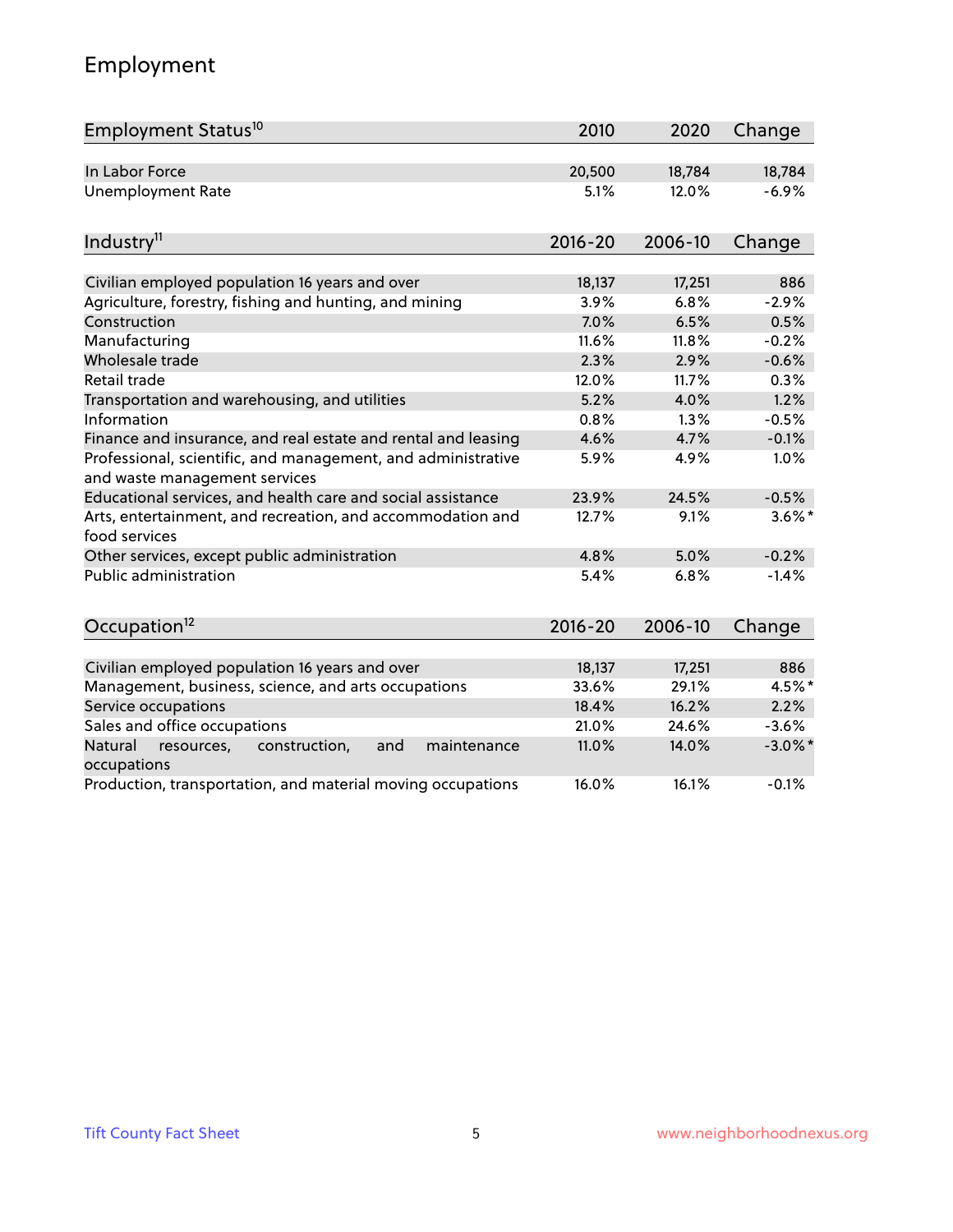### Employment, continued...

| Class of Worker <sup>13</sup>                          | $2016 - 20$ | 2006-10 | Change    |
|--------------------------------------------------------|-------------|---------|-----------|
| Civilian employed population 16 years and over         | 18,137      | 17,251  | 886       |
| Private wage and salary workers                        | 80.7%       | 74.2%   | $6.5%$ *  |
| Government workers                                     | 14.5%       | 20.2%   | $-5.6%$ * |
| Self-employed in own not incorporated business workers | 4.4%        | 5.6%    | $-1.2%$   |
| <b>Unpaid family workers</b>                           | 0.3%        | 0.1%    | 0.3%      |
|                                                        |             |         |           |
| Job Flows <sup>14</sup>                                | 2019        | 2010    | Change    |
| Total Jobs in county                                   | 20,160      | 17,830  | 2,330     |
| Held by residents of county                            | 41.1%       | 46.1%   | $-5.0%$   |
| Held by non-residents of county                        | 58.9%       | 53.9%   | 5.0%      |
| Jobs by Industry Sector <sup>15</sup>                  | 2019        | 2010    | Change    |
|                                                        |             |         |           |
| Total Jobs in county                                   | 20,160      | 17,830  | 2,330     |
| Goods Producing sectors                                | 13.0%       | 13.8%   | $-0.8%$   |
| Trade, Transportation, and Utilities sectors           | 27.7%       | 26.0%   | 1.7%      |
| All Other Services sectors                             | 59.3%       | 60.2%   | $-0.9%$   |
|                                                        |             |         |           |
| Total Jobs in county held by county residents          | 8,290       | 8,225   | 65        |
| <b>Goods Producing sectors</b>                         | 14.9%       | 15.2%   | $-0.3%$   |
| Trade, Transportation, and Utilities sectors           | 21.2%       | 19.0%   | 2.2%      |
| All Other Services sectors                             | 63.9%       | 65.8%   | $-1.9%$   |
| Jobs by Earnings <sup>16</sup>                         | 2019        | 2010    | Change    |
|                                                        |             |         |           |
| Total Jobs in county                                   | 20,160      | 17,830  | 2,330     |
| Jobs with earnings \$1250/month or less                | 26.2%       | 32.3%   | $-6.1%$   |
| Jobs with earnings \$1251/month to \$3333/month        | 41.6%       | 44.6%   | $-3.0%$   |
| Jobs with earnings greater than \$3333/month           | 32.2%       | 23.2%   | 9.1%      |
| Total Jobs in county held by county residents          | 8,290       | 8,225   | 65        |
| Jobs with earnings \$1250/month or less                | 24.1%       | 30.8%   | $-6.7%$   |
| Jobs with earnings \$1251/month to \$3333/month        | 42.9%       | 44.6%   | $-1.8%$   |
| Jobs with earnings greater than \$3333/month           | 33.0%       | 24.5%   | 8.5%      |
| Jobs by Age of Worker <sup>17</sup>                    | 2019        | 2010    | Change    |
|                                                        |             |         |           |
| Total Jobs in county                                   | 20,160      | 17,830  | 2,330     |
| Jobs with workers age 29 or younger                    | 24.1%       | 25.1%   | $-1.0%$   |
| Jobs with workers age 30 to 54                         | 54.6%       | 57.2%   | $-2.7%$   |
| Jobs with workers age 55 or older                      | 21.3%       | 17.6%   | 3.7%      |
|                                                        |             |         |           |
| Total Jobs in county held by county residents          | 8,290       | 8,225   | 65        |
| Jobs with workers age 29 or younger                    | 21.2%       | 21.6%   | $-0.3%$   |
| Jobs with workers age 30 to 54                         | 55.5%       | 58.6%   | $-3.2%$   |
| Jobs with workers age 55 or older                      | 23.3%       | 19.8%   | 3.5%      |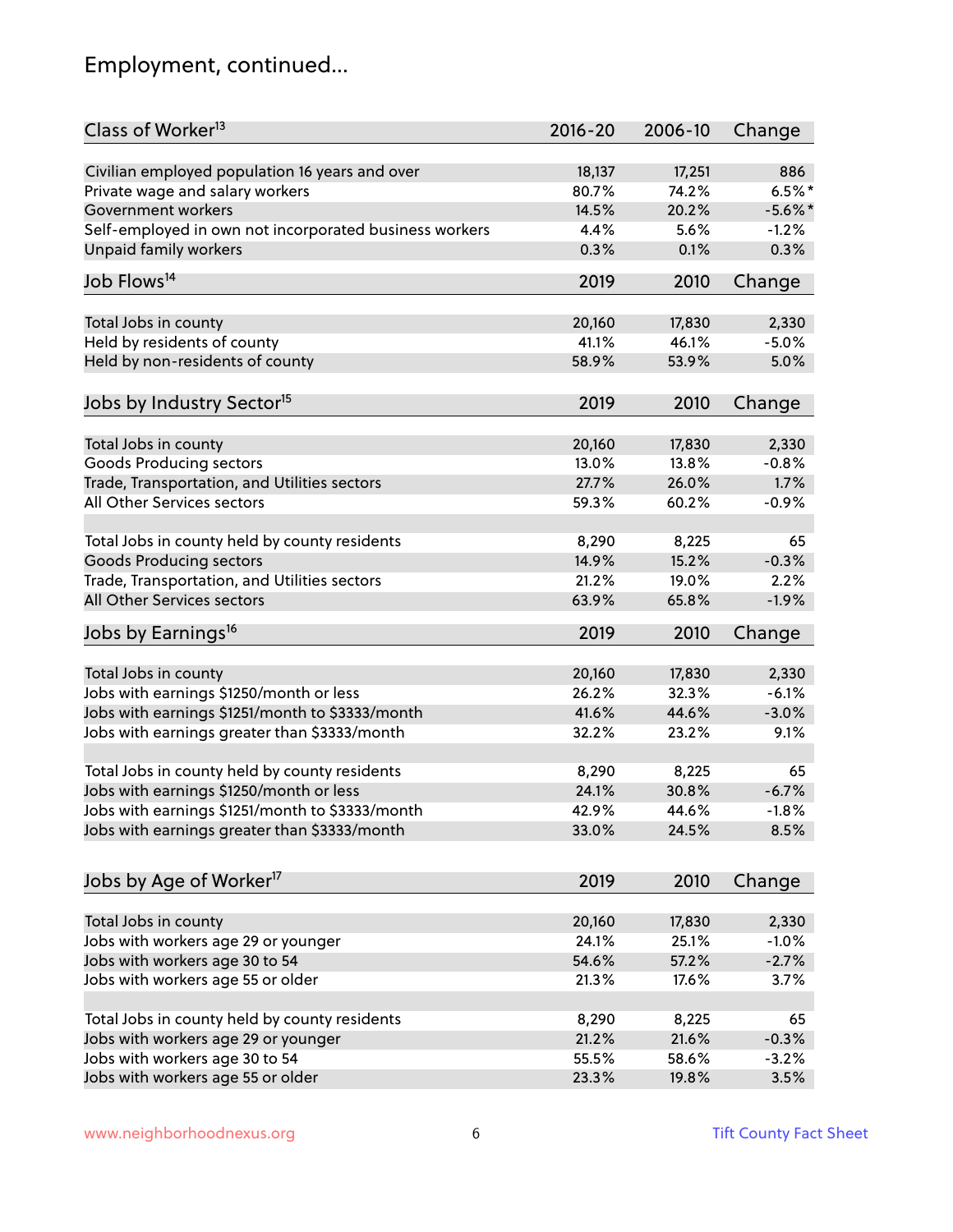#### Education

| Early Learning <sup>18</sup>                        |             |         | 2022       |
|-----------------------------------------------------|-------------|---------|------------|
| Licensed Capacity of Early Learning Centers         |             |         | 1,138      |
| Licenced capacity per 1,000 children ages 0-4       |             |         | 411.6      |
|                                                     |             |         |            |
| School Enrollment <sup>19</sup>                     | 2022        | 2010    | Change     |
| <b>Enrolled in Public School</b>                    | 7,623       | 7,620   | 3          |
| White                                               | 39.0%       | 46.8%   | $-7.8%$    |
| <b>Black or African-American</b>                    | 36.0%       | 33.3%   | 2.7%       |
| Asian                                               | 1.2%        | 1.1%    | 0.0%       |
| Native American                                     | 0.1%        | 0.0%    | 0.1%       |
| Pacific Islander                                    | 0.0%        | 0.0%    | 0.0%       |
| <b>Biracial or Multi-Racial</b>                     | 3.3%        | 2.1%    | 1.2%       |
| Hispanic or Latino                                  | 20.4%       | 16.6%   | 3.8%       |
| Georgia Milestones: 3rd Grade Reading <sup>20</sup> |             |         | 2019       |
|                                                     |             |         |            |
| <b>Number of Students Tested</b>                    |             |         | 582        |
| Proficient or Distinguished                         |             |         | 42.4%      |
| Georgia Milestones: 8th Grade Math <sup>21</sup>    |             |         | 2019       |
| Number of Students Tested                           |             |         | 573        |
| Proficient or Distinguished                         |             |         | 27.1%      |
|                                                     |             |         |            |
| Graduation Rates <sup>22</sup>                      | 2021        | 2012    | Change     |
|                                                     |             |         |            |
| Cohort                                              | 535         | 494     | 41         |
| <b>High School Graduation Rate</b>                  | 91.0%       | 77.9%   | 13.1%      |
| Educational Attainment <sup>23</sup>                | $2016 - 20$ | 2006-10 | Change     |
|                                                     |             |         |            |
| Population 25 years and over                        | 25,943      | 24,801  | $1,142*$   |
| Less than 9th grade                                 | 5.4%        | 8.1%    | $-2.7%$ *  |
| 9th to 12th grade, no diploma                       | 11.4%       | 16.1%   | $-4.6\%$ * |
| High school graduate (includes equivalency)         | 34.0%       | 30.9%   | $3.1\%$ *  |
| Some college, no degree                             | 18.4%       | 20.8%   | $-2.4%$    |
| Associate's degree                                  | 13.5%       | 7.9%    | $5.7\%$ *  |
| Bachelor's degree                                   | 8.0%        | 9.2%    | $-1.2%$    |
| Graduate or professional degree                     | 9.3%        | 7.1%    | $2.2\%$ *  |
| Percent high school graduate or higher              | 83.2%       | 75.9%   | $7.3\%$ *  |
| Percent bachelor's degree or higher                 | 17.3%       | 16.3%   | 1.0%       |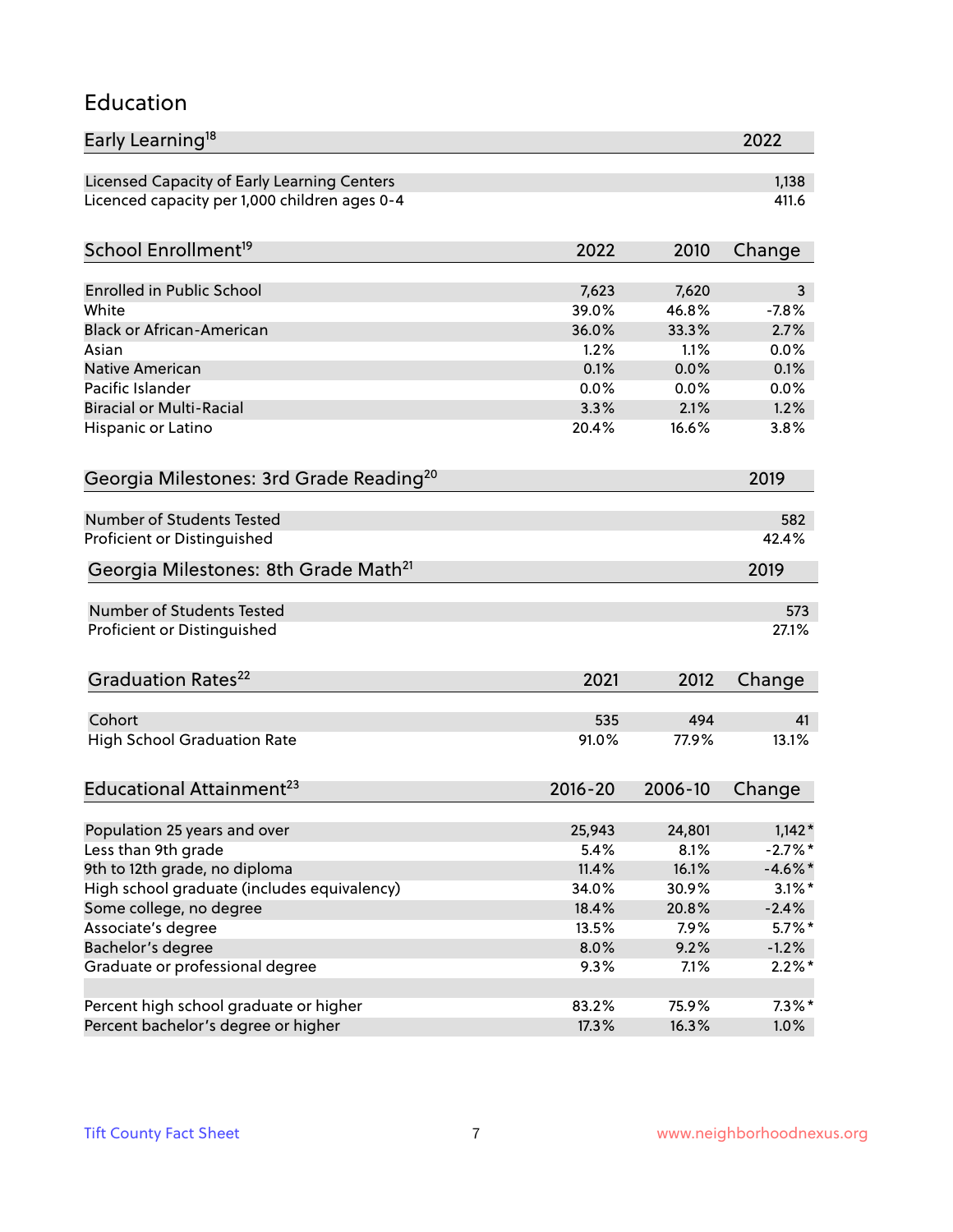#### Housing

| Households by Type <sup>24</sup>                     | 2016-20 | 2006-10 | Change     |
|------------------------------------------------------|---------|---------|------------|
|                                                      |         |         |            |
| <b>Total households</b>                              | 14,868  | 14,442  | 426        |
| Family households (families)                         | 66.1%   | 71.8%   | $-5.7%$    |
| With own children under 18 years                     | 29.8%   | 35.9%   | $-6.1\%$ * |
| Married-couple family                                | 45.0%   | 48.8%   | $-3.8\%$ * |
| With own children of the householder under 18 years  | 18.5%   | 21.5%   | $-3.0\%$ * |
| Male householder, no wife present, family            | 4.5%    | 5.3%    | $-0.8%$    |
| With own children of the householder under 18 years  | 1.5%    | 3.0%    | $-1.5%$ *  |
| Female householder, no husband present, family       | 16.6%   | 17.8%   | $-1.2%$    |
| With own children of the householder under 18 years  | 9.8%    | 11.4%   | $-1.6%$    |
| Nonfamily households                                 | 33.9%   | 28.2%   | $5.7\%$ *  |
| Householder living alone                             | 28.3%   | 24.8%   | $3.5\%$ *  |
| 65 years and over                                    | 12.7%   | 10.2%   | $2.5%$ *   |
|                                                      |         |         |            |
| Households with one or more people under 18 years    | 34.2%   | 39.7%   | $-5.6%$    |
| Households with one or more people 65 years and over | 30.0%   | 24.2%   | $5.8\%$ *  |
| Average household size                               | 2.58    | 2.68    | $-0.10$    |
| Average family size                                  | 3.19    | 3.17    | 0.02       |
|                                                      |         |         |            |
| Housing Occupancy <sup>25</sup>                      | 2016-20 | 2006-10 | Change     |
|                                                      |         |         |            |
| Total housing units                                  | 16,850  | 16,372  | 478*       |
| Occupied housing units                               | 88.2%   | 88.2%   | 0.0%       |
| Vacant housing units                                 | 11.8%   | 11.8%   | $-0.0%$    |
| Homeowner vacancy rate                               | 0.8     | 1.1     | $-0.2$     |
| Rental vacancy rate                                  | 1.7     | 8.1     | $-6.3*$    |
|                                                      |         |         |            |
| Units in Structure <sup>26</sup>                     | 2016-20 | 2006-10 | Change     |
|                                                      |         |         |            |
| Total housing units                                  | 16,850  | 16,372  | 478*       |
| 1-unit, detached                                     | 60.5%   | 59.2%   | 1.3%       |
| 1-unit, attached                                     | 1.3%    | 0.7%    | $0.6\%*$   |
| 2 units                                              | 5.0%    | 3.1%    | $1.9\%$ *  |
| 3 or 4 units                                         | 4.2%    | 4.9%    | $-0.8%$    |
| 5 to 9 units                                         | 3.1%    | 4.2%    | $-1.2%$    |
| 10 to 19 units                                       | 0.9%    | 1.1%    | $-0.2%$    |
| 20 or more units                                     | 2.1%    | 1.8%    | 0.4%       |
| Mobile home                                          | 22.8%   | 24.9%   | $-2.1%$    |
| Boat, RV, van, etc.                                  | 0.2%    | 0.2%    | $0.0\%$    |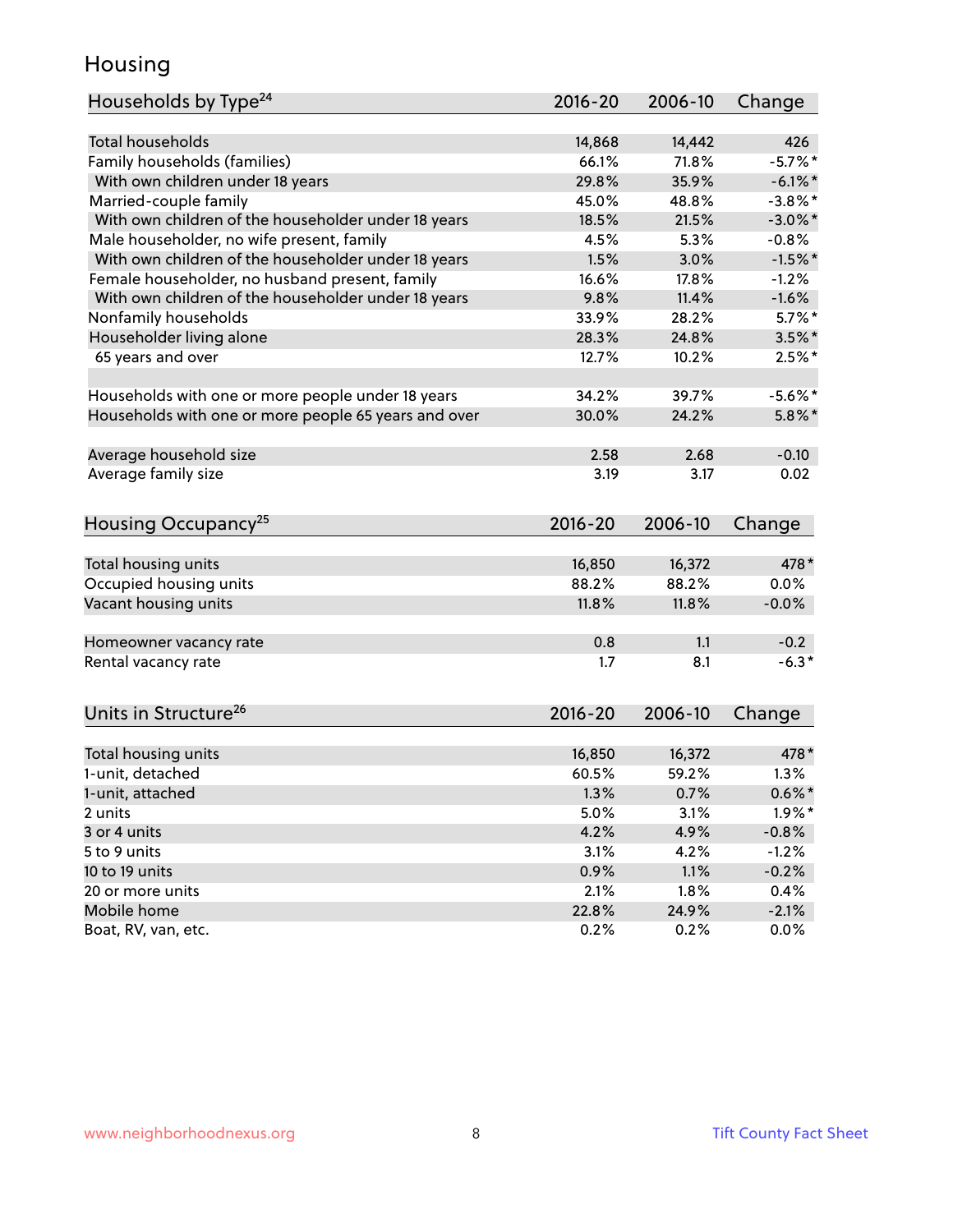### Housing, Continued...

| Year Structure Built <sup>27</sup>             | 2016-20      | 2006-10 | Change     |
|------------------------------------------------|--------------|---------|------------|
| Total housing units                            | 16,850       | 16,372  | 478*       |
| Built 2014 or later                            | 2.9%         | (X)     | (X)        |
| Built 2010 to 2013                             | 1.3%         | (X)     | (X)        |
| Built 2000 to 2009                             | 12.9%        | 12.5%   | 0.5%       |
| Built 1990 to 1999                             | 20.3%        | 18.3%   | 2.0%       |
| Built 1980 to 1989                             | 17.3%        | 21.3%   | $-4.0\%$ * |
| Built 1970 to 1979                             | 20.8%        | 16.4%   | 4.4%*      |
| Built 1960 to 1969                             | 8.4%         | 11.3%   | $-2.9\%$ * |
| Built 1950 to 1959                             | 7.9%         | 9.4%    | $-1.5%$    |
| Built 1940 to 1949                             | 4.5%         | 5.6%    | $-1.1%$    |
| Built 1939 or earlier                          | 3.6%         | 5.2%    | $-1.6\%$ * |
|                                                |              |         |            |
| Housing Tenure <sup>28</sup>                   | $2016 - 20$  | 2006-10 | Change     |
| Occupied housing units                         | 14,868       | 14,442  | 426        |
| Owner-occupied                                 | 61.6%        | 64.9%   | $-3.3%$    |
| Renter-occupied                                | 38.4%        | 35.1%   | 3.3%       |
| Average household size of owner-occupied unit  |              | 2.66    | $-0.06$    |
| Average household size of renter-occupied unit | 2.60<br>2.55 | 2.71    | $-0.16*$   |
| Residence 1 Year Ago <sup>29</sup>             | 2016-20      | 2006-10 | Change     |
|                                                |              |         |            |
| Population 1 year and over                     | 39,776       | 39,178  | 598*       |
| Same house                                     | 91.7%        | 82.5%   | $9.3\%$ *  |
| Different house in the U.S.                    | 8.1%         | 16.7%   | $-8.6\%$ * |
| Same county                                    | 3.7%         | 10.4%   | $-6.7\%$ * |
| Different county                               | 4.4%         | 6.3%    | $-1.9%$    |
| Same state                                     | 3.5%         | 4.3%    | $-0.8%$    |
| Different state                                | 1.0%         | 2.0%    | $-1.1\%$ * |
| Abroad                                         | 0.2%         | 0.8%    | $-0.6%$ *  |
| Value of Housing Unit <sup>30</sup>            | 2016-20      | 2006-10 | Change     |
| Owner-occupied units                           | 9,166        | 9,373   | $-207$     |
| Less than \$50,000                             | 18.3%        | 22.4%   | $-4.1%$    |
| \$50,000 to \$99,999                           | 22.3%        | 23.9%   | $-1.6%$    |
| \$100,000 to \$149,999                         | 17.7%        | 21.6%   | $-3.9%$    |
| \$150,000 to \$199,999                         | 17.1%        | 14.4%   | 2.6%       |
| \$200,000 to \$299,999                         | 14.7%        | 10.1%   | 4.6%*      |
| \$300,000 to \$499,999                         | 8.0%         | 5.7%    | $2.3\%$ *  |
| \$500,000 to \$999,999                         | 1.8%         | 1.8%    | $-0.0%$    |
| \$1,000,000 or more                            | 0.1%         | 0.1%    | 0.0%       |
| Median (dollars)                               | 123,000      | 109,500 | 13,500*    |
| Mortgage Status <sup>31</sup>                  | $2016 - 20$  | 2006-10 | Change     |
| Owner-occupied units                           | 9,166        | 9,373   | $-207$     |
| Housing units with a mortgage                  | 57.2%        | 56.4%   | 0.8%       |
| Housing units without a mortgage               | 42.8%        | 43.6%   | $-0.8%$    |
|                                                |              |         |            |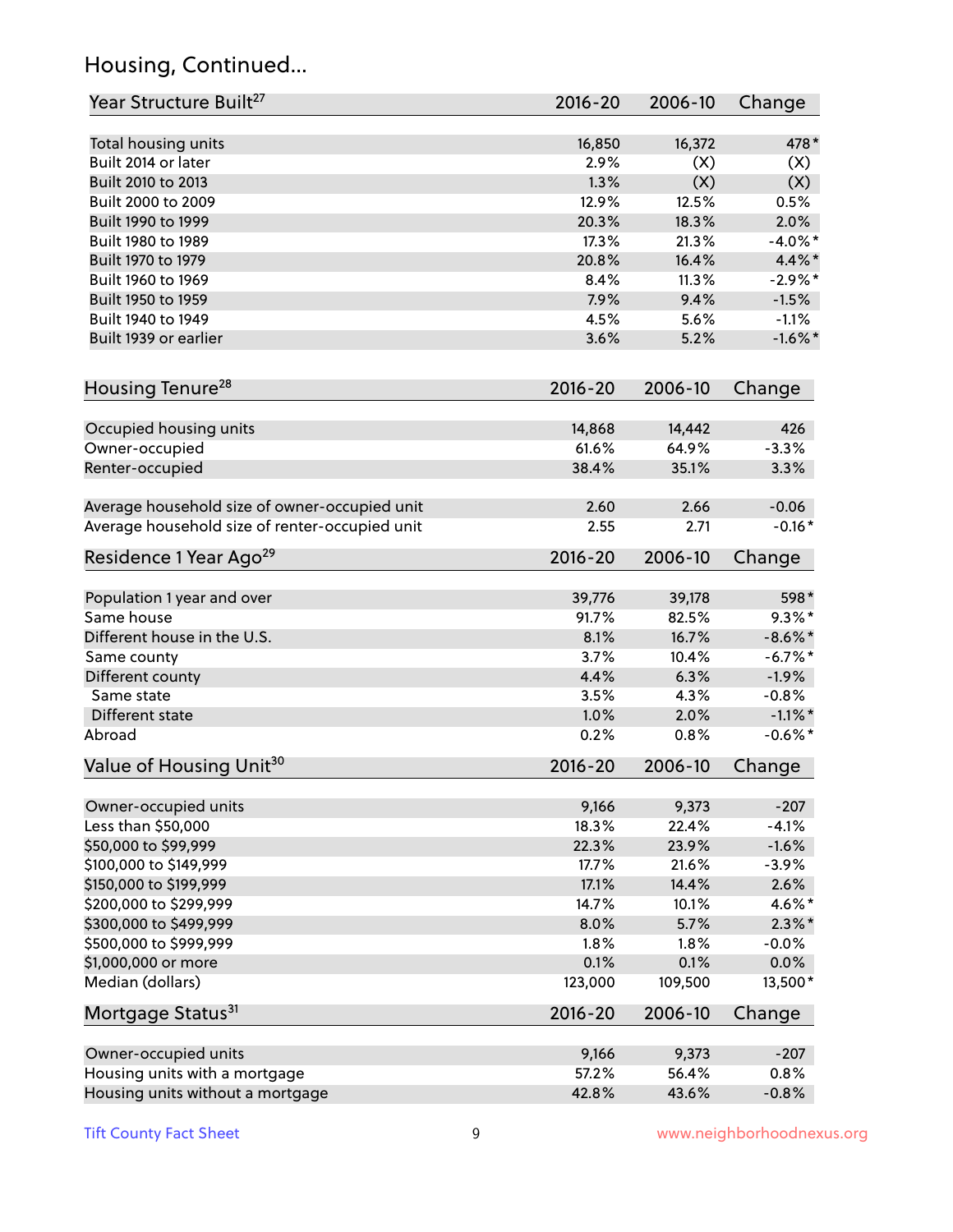### Housing, Continued...

| Selected Monthly Owner Costs <sup>32</sup>                                            | 2016-20 | 2006-10 | Change      |
|---------------------------------------------------------------------------------------|---------|---------|-------------|
| Housing units with a mortgage                                                         | 5,240   | 5,282   | $-42$       |
| Less than \$300                                                                       | 0.0%    | 0.7%    | $-0.7%$     |
| \$300 to \$499                                                                        | 0.7%    | 3.2%    | $-2.5%$ *   |
| \$500 to \$999                                                                        | 33.4%   | 41.6%   | $-8.2\%$ *  |
| \$1,000 to \$1,499                                                                    | 37.9%   | 28.3%   | $9.6\%$ *   |
| \$1,500 to \$1,999                                                                    | 17.2%   | 13.9%   | 3.3%        |
| \$2,000 to \$2,999                                                                    | 7.2%    | 9.7%    | $-2.4%$     |
| \$3,000 or more                                                                       | 3.5%    | 2.7%    | 0.9%        |
| Median (dollars)                                                                      | 1,161   | 1,082   | 79          |
| Housing units without a mortgage                                                      | 3,926   | 4,091   | $-165$      |
| Less than \$150                                                                       | 3.2%    | 4.6%    | $-1.4%$     |
| \$150 to \$249                                                                        | 11.8%   | 22.3%   | $-10.5\%$ * |
| \$250 to \$349                                                                        | 33.0%   | 32.2%   | 0.8%        |
| \$350 to \$499                                                                        | 27.5%   | 25.1%   | 2.4%        |
| \$500 to \$699                                                                        | 14.7%   | 11.1%   | 3.6%        |
| \$700 or more                                                                         | 9.8%    | 4.7%    | $5.2\%$ *   |
| Median (dollars)                                                                      | 361     | 321     | 40*         |
| Household Income <sup>33</sup>                                                        |         |         |             |
| Housing units with a mortgage (excluding units where<br>SMOCAPI cannot be computed)   | 5,161   | 5,212   | $-51$       |
| Less than 20.0 percent                                                                | 41.4%   | 39.0%   | 2.4%        |
| 20.0 to 24.9 percent                                                                  | 13.0%   | 19.2%   | $-6.2\%$ *  |
| 25.0 to 29.9 percent                                                                  | 10.6%   | 11.1%   | $-0.6%$     |
| 30.0 to 34.9 percent                                                                  | 7.5%    | 6.7%    | 0.8%        |
| 35.0 percent or more                                                                  | 27.4%   | 23.9%   | 3.5%        |
| Not computed                                                                          | 79      | 70      | 9           |
| Housing unit without a mortgage (excluding units where<br>SMOCAPI cannot be computed) | 3,812   | 4,013   | $-201$      |
| Less than 10.0 percent                                                                | 53.4%   | 40.8%   | 12.6%*      |
| 10.0 to 14.9 percent                                                                  | 15.1%   | 21.6%   | $-6.5%$ *   |
| 15.0 to 19.9 percent                                                                  | 10.0%   | 12.8%   | $-2.8%$     |
| 20.0 to 24.9 percent                                                                  | 6.4%    | 7.1%    | $-0.7%$     |
| 25.0 to 29.9 percent                                                                  | 3.9%    | 5.1%    | $-1.1%$     |
| 30.0 to 34.9 percent                                                                  | 2.9%    | 3.0%    | $-0.1%$     |
| 35.0 percent or more                                                                  | 8.2%    | 9.6%    | $-1.4%$     |
| Not computed                                                                          | 114     | 78      | 36          |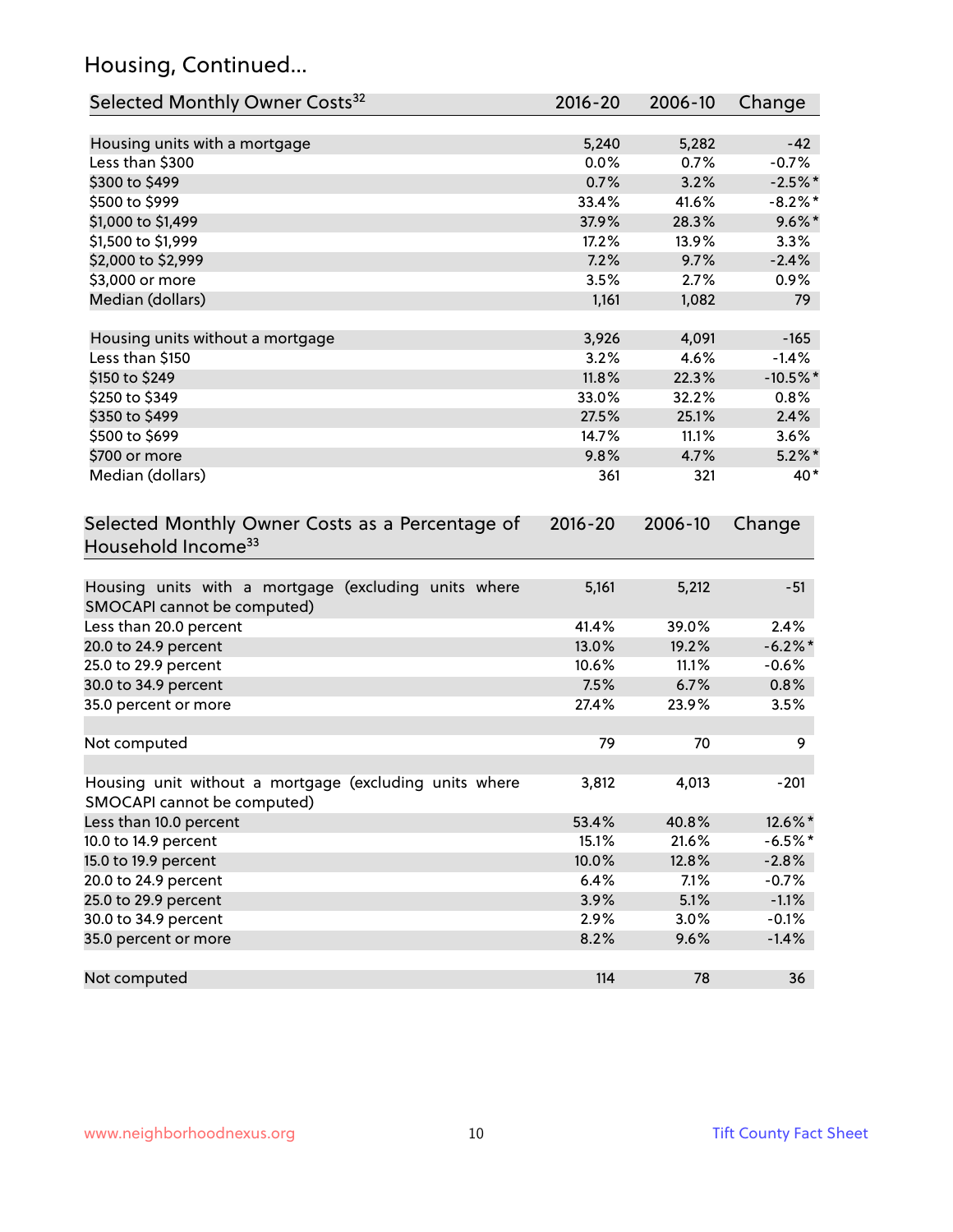### Housing, Continued...

| Gross Rent <sup>34</sup>                                                       | 2016-20     | 2006-10 | Change          |
|--------------------------------------------------------------------------------|-------------|---------|-----------------|
|                                                                                |             |         |                 |
| Occupied units paying rent                                                     | 5,314       | 4,691   | $623*$          |
| Less than \$200                                                                | $1.0\%$     | 6.1%    | $-5.1%$         |
| \$200 to \$499                                                                 | 18.9%       | 31.0%   | $-12.1\%$ *     |
| \$500 to \$749                                                                 | 39.8%       | 36.4%   | 3.4%            |
| \$750 to \$999                                                                 | 28.6%       | 16.5%   | 12.1%*          |
| \$1,000 to \$1,499                                                             | 10.2%       | 9.3%    | 0.9%            |
| \$1,500 to \$1,999                                                             | 0.8%        | 0.8%    | $-0.1%$         |
| \$2,000 or more                                                                | 0.8%        | $0.0\%$ | $0.8\%$         |
| Median (dollars)                                                               | 661         | 585     | $76*$           |
|                                                                                |             |         |                 |
| No rent paid                                                                   | 388         | 378     | 10 <sup>°</sup> |
|                                                                                |             |         |                 |
| Gross Rent as a Percentage of Household Income <sup>35</sup>                   | $2016 - 20$ | 2006-10 | Change          |
|                                                                                |             |         |                 |
| Occupied units paying rent (excluding units where GRAPI<br>cannot be computed) | 5,194       | 4,467   | 727             |
| Less than 15.0 percent                                                         | 19.2%       | 15.1%   | 4.1%            |
| 15.0 to 19.9 percent                                                           | 13.0%       | 14.2%   | $-1.2%$         |
| 20.0 to 24.9 percent                                                           | 10.1%       | 14.0%   | $-3.9\%$        |
| 25.0 to 29.9 percent                                                           | 13.5%       | 10.6%   | $2.9\%$         |
| 30.0 to 34.9 percent                                                           | 10.5%       | 4.3%    | $6.2\%$ *       |
| 35.0 percent or more                                                           | 33.7%       | 41.8%   | $-8.1\%$ *      |

| Not computed | 508 | 602 | -94 |
|--------------|-----|-----|-----|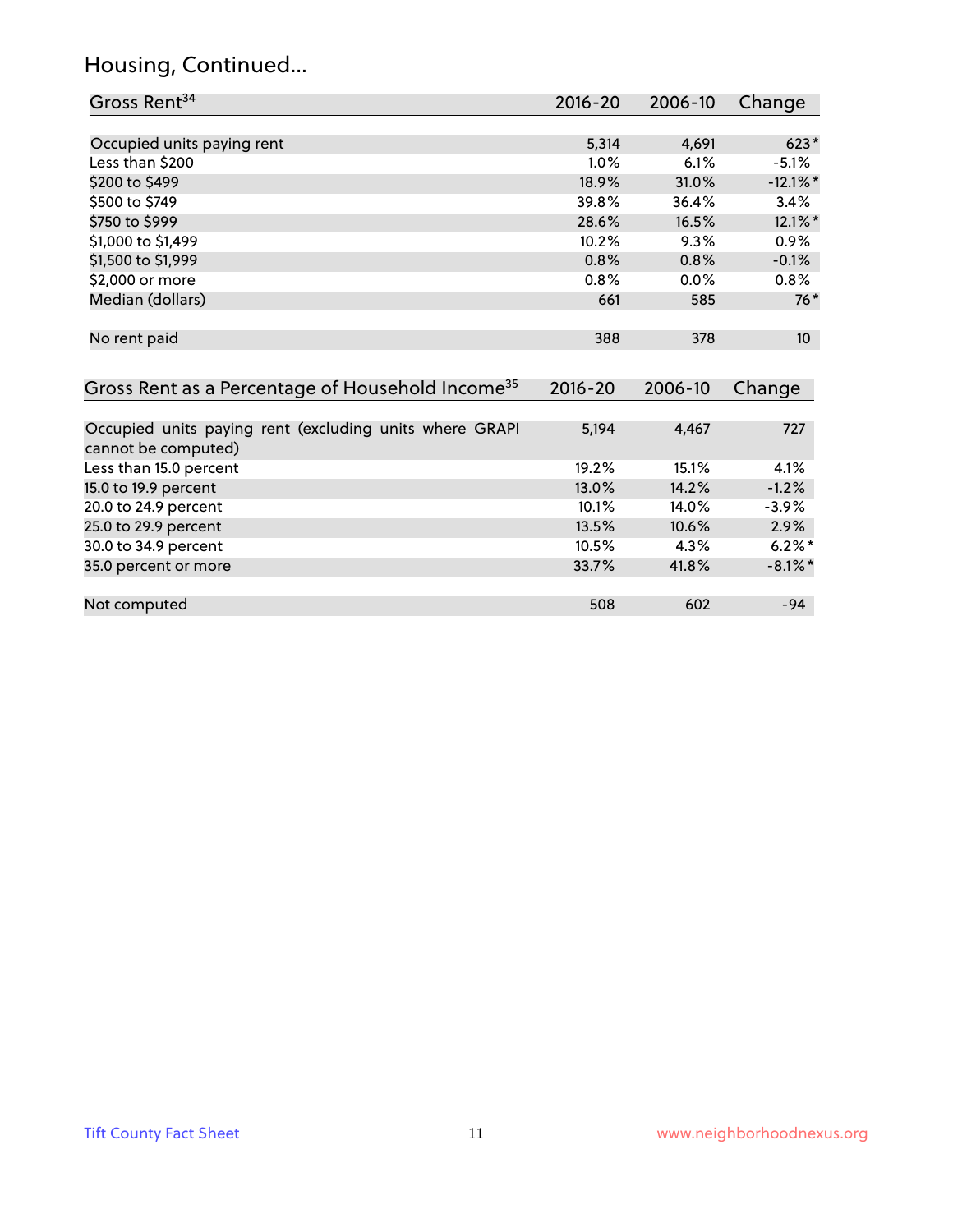### Community Involvement

| 2020   |
|--------|
|        |
| 24.420 |
| 16.193 |
| 66.3%  |
|        |

#### Transportation

| Commuting to Work <sup>37</sup>           | 2016-20     | 2006-10 | Change    |
|-------------------------------------------|-------------|---------|-----------|
|                                           |             |         |           |
| Workers 16 years and over                 | 17,923      | 16,980  | 943       |
| Car, truck, or van - drove alone          | 85.4%       | 77.9%   | $7.5%$ *  |
| Car, truck, or van - carpooled            | 10.1%       | 14.3%   | $-4.1%$ * |
| Public transportation (excluding taxicab) | 0.3%        | 2.1%    | $-1.8%$   |
| Walked                                    | 1.7%        | 2.0%    | $-0.3%$   |
| Other means                               | 1.1%        | 1.5%    | $-0.4%$   |
| Worked at home                            | 1.4%        | 2.3%    | $-0.9%$   |
|                                           |             |         |           |
| Mean travel time to work (minutes)        | 18.5        | 16.2    | $2.3*$    |
|                                           |             |         |           |
| Vehicles Available <sup>38</sup>          | $2016 - 20$ | 2006-10 | Change    |
|                                           |             |         |           |
| Occupied housing units                    | 14,868      | 14,442  | 426       |
| No vehicles available                     | 9.0%        | 7.9%    | 1.1%      |
| 1 vehicle available                       | 36.2%       | 34.7%   | 1.5%      |
| 2 vehicles available                      | 35.4%       | 39.3%   | $-3.9%$   |
| 3 or more vehicles available              | 19.5%       | 18.1%   | $1.3\%$   |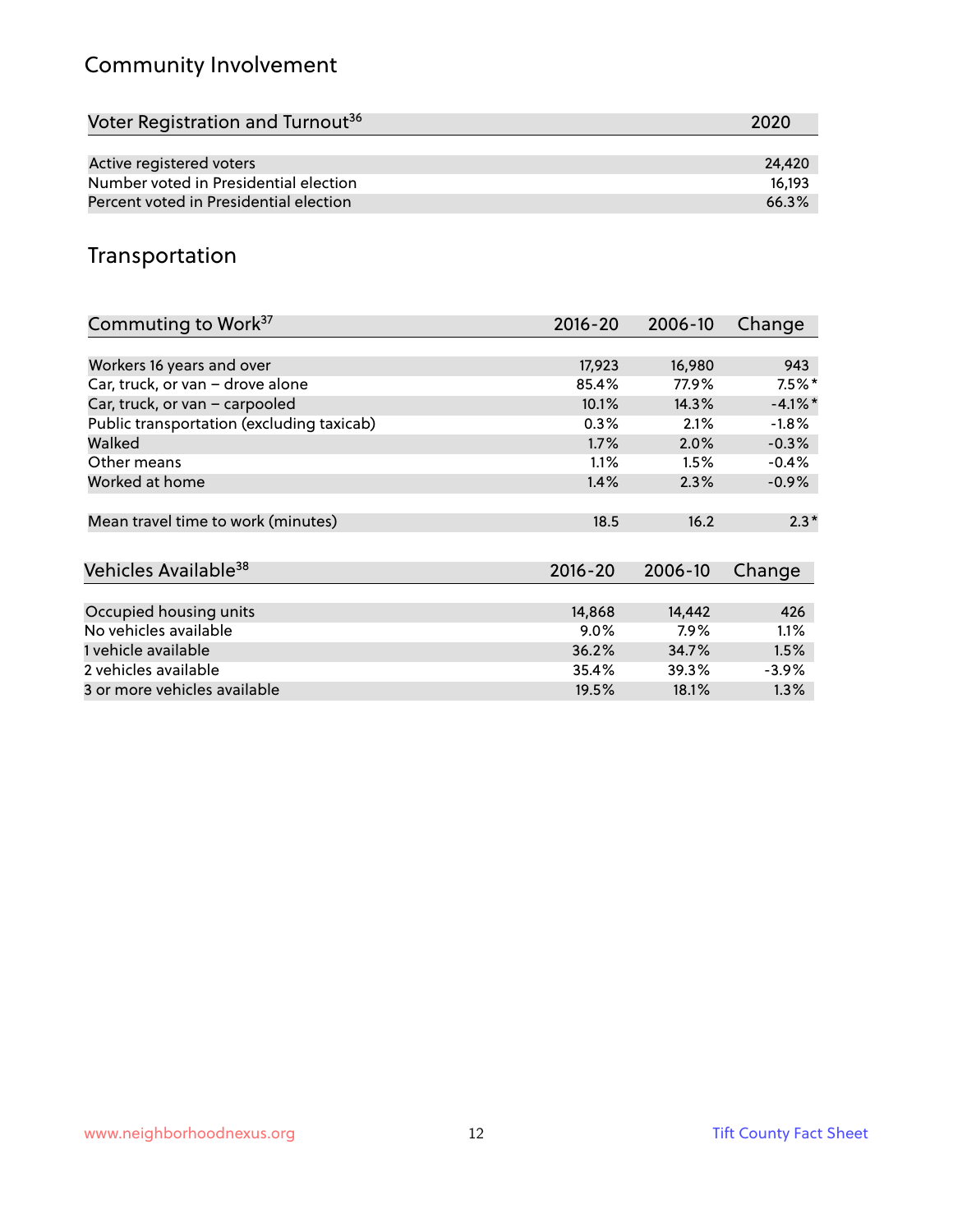#### Health

| Health Insurance coverage <sup>39</sup> | 2016-20 |
|-----------------------------------------|---------|
|-----------------------------------------|---------|

| Civilian Noninstitutionalized Population                | 40,018 |
|---------------------------------------------------------|--------|
| With health insurance coverage                          | 81.7%  |
| With private health insurance coverage                  | 55.1%  |
| With public health coverage                             | 35.1%  |
| No health insurance coverage                            | 18.3%  |
| Civilian Noninstitutionalized Population Under 19 years | 11,217 |
| No health insurance coverage                            | 13.9%  |
| Civilian Noninstitutionalized Population 19 to 64 years | 23,004 |
| In labor force:                                         | 17,009 |
| Employed:                                               | 16,556 |
| With health insurance coverage                          | 75.2%  |
| With private health insurance coverage                  | 39.1%  |
| With public coverage                                    | 6.5%   |
| No health insurance coverage                            | 24.8%  |
| Unemployed:                                             | 453    |
| With health insurance coverage                          | 60.3%  |
| With private health insurance coverage                  | 39.1%  |
| With public coverage                                    | 22.7%  |
| No health insurance coverage                            | 39.7%  |
| Not in labor force:                                     | 5,995  |
| With health insurance coverage                          | 75.9%  |
| With private health insurance coverage                  | 41.0%  |
| With public coverage                                    | 39.3%  |
| No health insurance coverage                            | 24.1%  |

## **Health Factors Most Recent** And The Control of the Control of The Control of The Control of The Control of The Control of The Control of The Control of The Control of The Control of The Control of The Control of The Contr

| Premature Death (YPLL before age 75 per 100,000 population, age-adjusted) <sup>40</sup> | 10,423.5 |
|-----------------------------------------------------------------------------------------|----------|
| Average number of Physically Unhealthy Days <sup>41</sup>                               | 5.1      |
| Average number of Mentally Unhealthy Days <sup>42</sup>                                 | 5.6      |
| Low Birthweight Births <sup>43</sup>                                                    | 11.5%    |
| Diabetes Prevalence <sup>44</sup>                                                       | 13.7%    |
| HIV Prevalence (per 100,000 population) <sup>45</sup>                                   | 533.5    |
| Rate, Deduplicated ER Visits for Asthma, Ages 0-17 <sup>46</sup>                        | 663.0    |